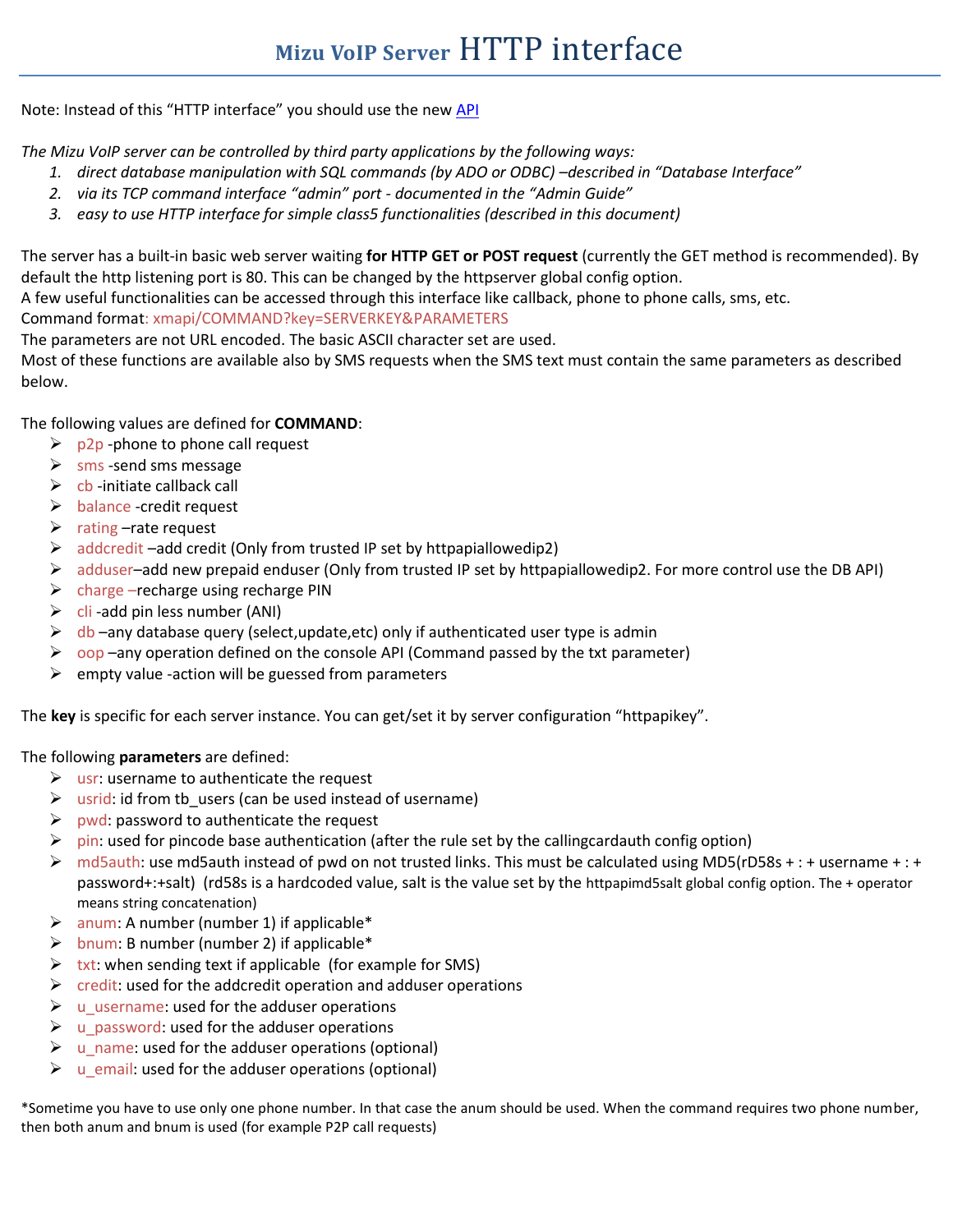## The "now" word must be appended after the request string.

**Response** for this requests is OK or ERROR:reason in clear text (http body). The HTTP response code is 200 OK for valid requests or the corresponding error code (error codes are between 400 and 600) if the httpstrictresponse is set to true. Otherwise 200 OK will be returned for all valid requests.

### Common HTTP return codes:

200: "OK" –command completed successfully 406: "Not Acceptable" –invalid command 403: "Forbidden" –wrong authentication 404: "Not Found" –user not found 420: "Bad Extension" –usually for PIN errors 421: "Extension Required" –number parameter is missing 412: "Conditional Request Failed" –command failed to be completed

### The various functions can be called with the following parameters:

general username password number1, number2 pincode number

general requests will result in a p2p call when at least 2 number are known. If only one number is know, than as a result it will generate a callback to that number. Two numbers can be supplied by sms number, and another number can be known from the sender CLI.

#### callback:

username password number (username and password based authentication and the number to be called) pincode number (pincode based authentication and the number to be called)

register new number: username password number pincode number

phone to phone: username password number1 number2 pincode number1 number2

add credit: username password rechargecode number2 pincode rechargecode number2 rechargecode number2

balance request: no parameter expected

add cli: anum will be assigned for the user and can be used for A number based authentication

#### The following **keywords** can be used:

KEY: api key USERNAME: sip username PWD: sip password in clear text (should be used only with https) MD5CHECKSUM: password checksum SALT: password salt PHONE1, PHONE2, PREFIX\_OR\_NUMBER, CALLEDNUMBER: caller/called numbers PINCODE: pin code AMMOUNT: credit TEXT: text (sms body)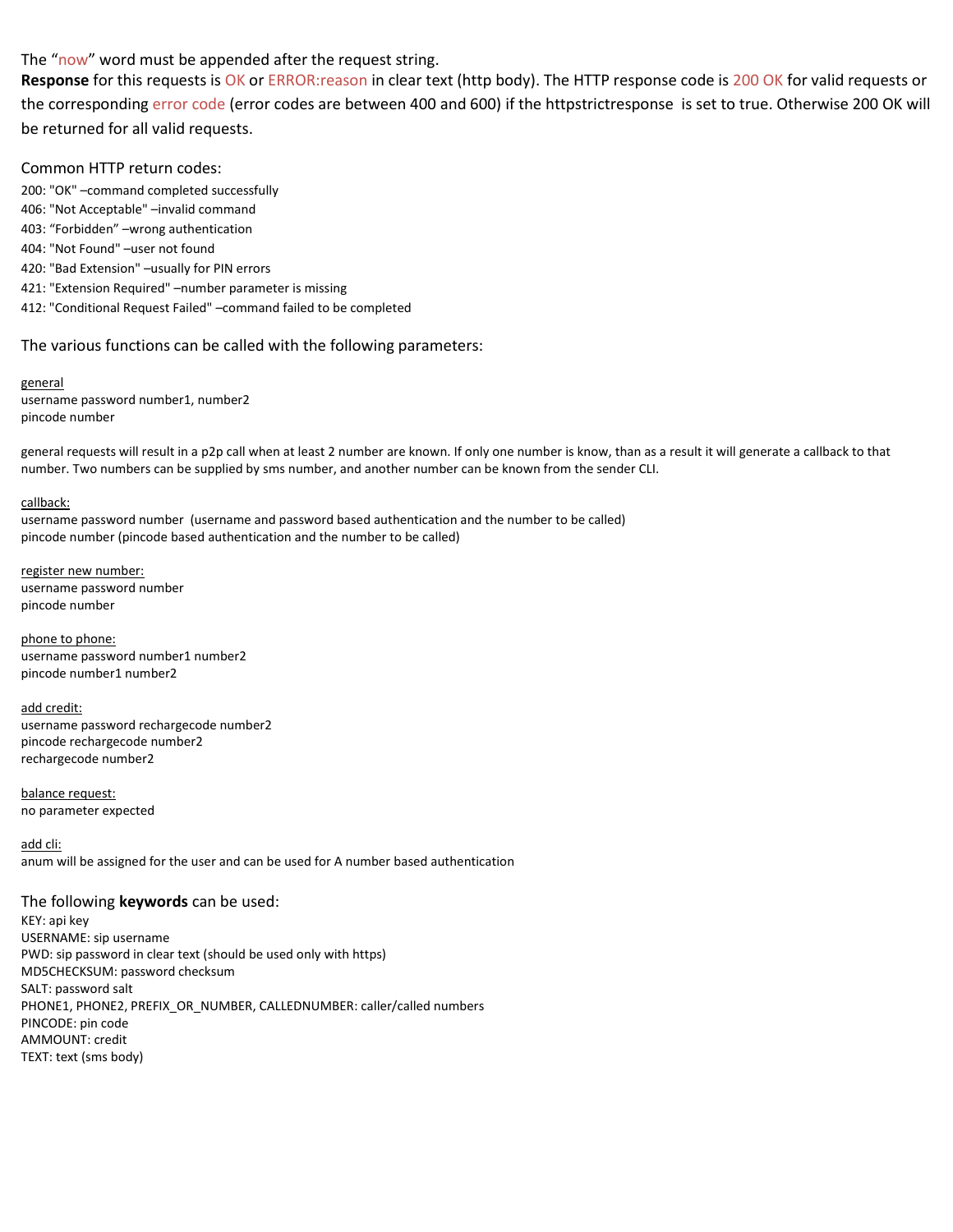# The following **global configuration options** are applicable (settable by using the Configurations form from the MizuManage):

httpserver: listening port for the built-in http server (default is 8084)

httpstrictresponse: whether to set the response also in the HTTP response code. If set to false (by default) then the HTTP response code will be 200 OK for all requests and the actual response have to be parsed from the response body.

httpsmscallbackip: allow SMS commands only for this ip (or multiple IP separated by comma). By default the value is empty which means all source address are allowed

httpapiallowedip: allow any command only from this IP. Empty by default which means all source are enabled.

httpapiallowedip2: allowed ip for sensitive operations (eg. addcredit). Requests from this ip (or multiple ip) can be sent without user password. httpapikey: this key must be present in http requests otherwise they are rejected. By default this is empty which means that no key is required httpapimd5salt: used for md5 checksum to make it more secure. Default value is 87159643

callingcardauth: define which fields are used for user authentication (by default the pin field is used). Pincode can represent the pin field of the user or the concatenated username and password (if allowed by callingcardauth). Use username/password instead of pincode whenever possible.

For callbacks you must define the campaign which will have the proper IVR content by the **defcallbackivr** global configuration setting. Read the IVR guide for more details.

## **Examples**

Initiate callback:

[http://domain.com:8084/xmapi/cb?key=KEY&usr=USRNAME&pwd=PWD&anum=PHONE1&now](http://domain.com:8084/xjava/cb?key=KEY&usr=USRNAME&pwd=PWD&anum=PHONE1&now)

Initiate phone to phone call:

[http://domain.com:8084/xmapi/p2p?key=KEY&usr=USRNAME&pwd=PWD&anum=PHONE1&bnum=PHONE2&now](http://domain.com:8084/xjava/p2p?key=KEY&usr=USRNAME&pwd=PWD&anum=PHONE1&bnum=PHONE2&now)

Sending SMS message:

<http://domain.com:8084/xmapi/sms?key=KEY&usr=USRNAME&pwd=PWD&anum=PHONE1&bnum=PHONE2&txt=TEXT&now>

[http://sip.mydomain.com:8084/xmapi/sms?key=1234&usr=1111&pwd=1111pwd&anum=2222&bnum=3630123456789&txt=Testsms&now](http://sip.mydomain.com:8084/xjava/sms?key=1234&usr=1111&pwd=1111pwd&anum=2222&bnum=3630123456789&txt=Testsms&now)

Request rate to destination:

[http://domain.com:8084/xmapi/rating?key=KEY&usr=USERNAME&pwd=PWD&anum=PREFIX\\_OR\\_NUMBER&now](http://192.168.1.7:8084/xmapi/rating?key=KEY&usr=USERNAME&pwd=PWD&anum=PREFIX_OR_NUMBER&now)

Request user credit:

or

or

<http://192.168.1.7:8084/xmapi/balance?key=KEY&usr=USERNAME&pwd=PWD&now>

<http://192.168.1.7:8084/xmapi/balance?key=KEY&usr=USERNAME&md5auth=MD5CHECKSUM&now>

Recharge with PIN code:

<http://domain.com:8084/xmapi/charge?key=KEY&usr=USERNAME&pwd=PWD&anum=PINCODE&now>

Add credit: (from trusted IP only)

<http://127.0.0.1:8084/xmapi/addcredit?key=KEY&usr=USERNAME&credit=AMMOUNT&now>

<http://127.0.0.1:8084/xmapi/addcredit?key=KEY&usr=USERNAME&md5auth=MD5CHECKSUM&credit=AMMOUNT&now>

For some request you don't necessarily have to pass the password parameter if your configuration is set so. (Sending the password unencrypted on an untrusted network is a security risk!)